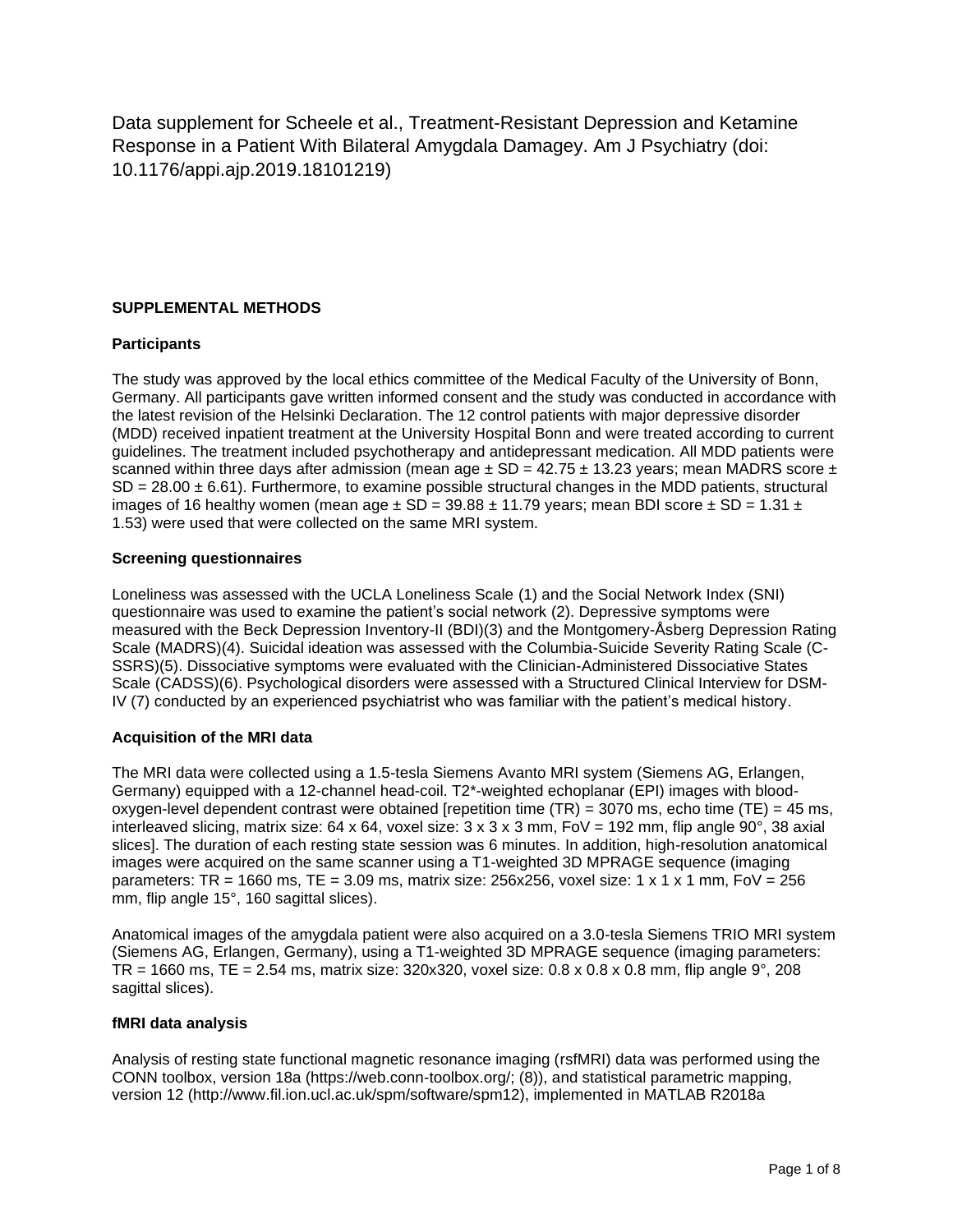(MathWorks, Natick, Massachusetts). The first five volumes were discarded to allow MRI T1 equilibration. Preprocessing of the remaining volumes was done using CONN's standard pipeline including realignment, coregistration with a high-resolution anatomic scan, slice-time correction, structural segmentation, normalization to Montreal Neurological Institute standard brain template, and spatial smoothing (Gaussian kernel of 6 mm<sup>3</sup> full-width at half maximum). After the preprocessing steps, data were denoised using the anatomical component-based noise correction (aCompCor) (9) method. White matter and cerebrospinal fluid time series along with the effect rest (rest condition convolved with hemodynamic response function) were regressed out. A band-pass filter (0.008–0.09 Hz) and detrending (removal of linear trends within each functional session) were applied to the time series to reduce lowfrequency drift and noise effects. We used the masks provided within CONN as seeds for the default mode network (DMN) (medial prefrontal cortex MNI coordinates x, y, z: 1, 55, -3; posterior cingulate cortex MNI coordinates x, y, z: 1, -61, 38; left lateral parietal cortex MNI coordinates x, y, z: -39, -77, 33; and right lateral parietal cortex MNI coordinates x, y, z: 47, -67, 29), frontoparietal network (FPN) (left prefrontal cortex MNI coordinates x, y, z: -43, 33, 28; right prefrontal cortex MNI coordinates x, y, z: 41, 38, 30; left posterior parietal cortex MNI coordinates x, y, z: -46, -58, 49; right posterior parietal cortex MNI coordinates x, y, z: 52, -52, 45) and salience network (SAN) (anterior cingulate cortex MNI coordinates x, y, z: 0, 22, 35; left anterior insula MNI coordinates x, y, z: -44, 13, 1; right anterior insula MNI coordinates x, y, z: 47, 14, 0; left rostral prefrontal cortex MNI coordinates x, y, z: -32, 45, 27; right rostral prefrontal cortex MNI coordinates x, y, z:32, 46, 27; left supramarginal gyrus MNI coordinates x, y, z: -60, -39, 31; right supramarginal gyrus MNI coordinates x, y, z: 62, -35, 32). Correlation coefficients were converted to normalized z-scores using Fisher's transformation to allow subsequent general linear model analyses. Seed-to-voxel analysis was performed at an individual-subject level in CONN by computing BOLD signal temporal correlations between the previously mentioned seeds and all other voxels in the brain. First, we computed a separate analysis of variance (ANOVA) for each seed region in which we tested any difference between the patient's four resting state measurements and the MDD controls. To evaluate differences between repeated measurements of patient AM, the MDD controls were modeled as 0 to obtain the necessary variance for a second-level analysis. In case of significant differences, we used independent *t*-tests to separately compare each resting state measurement of the patient with the MDD controls. All analyses applied a height threshold of *P* < 0.001 (uncorrected) at the whole-brain level. *P*-values were corrected for multiple comparisons (false discovery rate (FDR)) and *P*<sub>FDR</sub> < 0.05 was considered significant. The structural images and contrast images of the resting state data were uploaded to a public repository (https://neurovault.org/collections/RDWCTHVB/).

## **Voxel-Based Morphometry**

The CAT12 toolbox (Computational Anatomy Toolbox 12, Structural Brain Mapping group, Jena University Hospital, Jena, Germany) implemented in SPM12 was used with default settings for the preprocessing of the structural images. All T1-weighted images were corrected for bias‐field inhomogeneities, tissue classified and spatially normalized to MNI-space at a voxel size of 1.5 × 1.5 × 1.5 mm<sup>3</sup> using the diffeomorphic anatomical registration through exponentiated lie algebra (DARTEL) algorithm (10). Homogeneity of gray matter images was checked using the covariance structure of each image with all other images, as implemented in the check data quality function. In addition to visual inspections, all scans passed the automated data quality check protocol. Subsequently, the modulated gray matter volume (referred to as GMV) images were smoothed with an isotropic Gaussian kernel of 6 mm full width half maximum (FWHM). The GMV data were analyzed using an absolute threshold masking of 0.1. The amygdala was anatomically defined according to the Wake Forest University Pick Atlas (Version 3.0) and GMV values were extracted from the amygdala using the get\_totals script (http://www.nemotos.net/?p=292).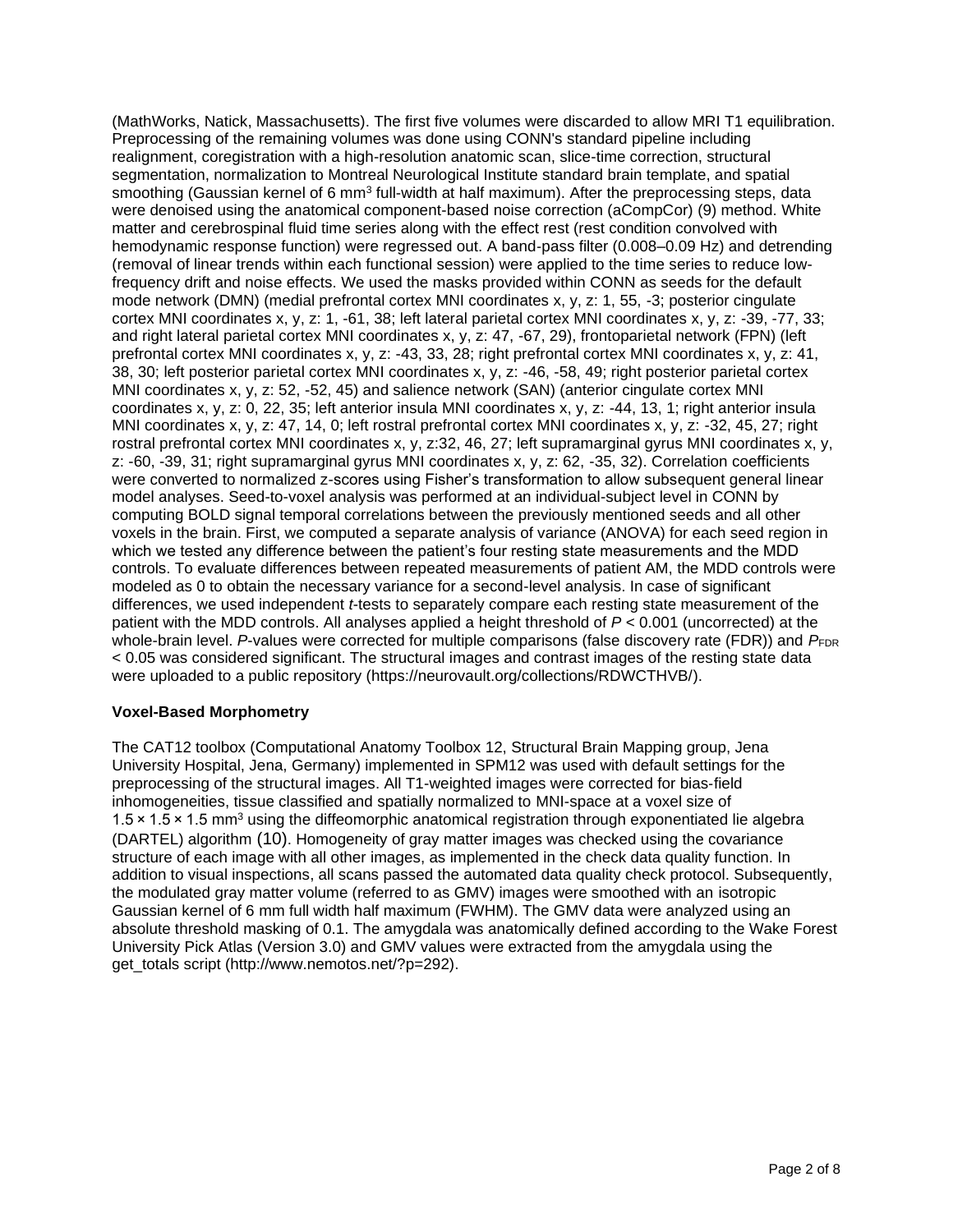#### **SUPPLEMENTAL RESULTS**

#### **Resting state data**

#### *Default mode network*

We first tested whether there were any significant differences between the patient's measurements and the MDD controls. We detected significantly altered connectivity between the posterior cingulate cortex as seed and the left frontal pole (-10, 64, 18; *k* = 20, *F*(4,11) = 27.47, *P*FDR = 0.05; -24, 44, 40; *k* = 18, *F*(4,11) = 21.83, *P*<sub>FDR</sub> = 0.05). Separate comparisons of the patient's measurements and the MDD controls revealed significantly enhanced positive connectivity between the posterior cingulate cortex and the frontal pole 200 minutes after the first infusion (-10, 64, 18;  $k = 70$ ,  $t_{(11)} = 10.22$ ,  $P_{FDR} < 0.01$ ) and one day after the infusion (32, 44, 38;  $k = 53$ ,  $t_{(11)} = 6.77$ ,  $P_{FDR} < 0.01$ ). We also found a significant change in the correlation between the posterior cingulate cortex and the signal in the left cerebellum (negative correlation in the patient and positive correlations in the MDD controls) 200 minutes after the infusion (-40, -60, -42; *k* = 41,  $t_{(11)} = 6.27$ ,  $P_{\text{FDR}} = 0.05$ ).

Furthermore, we found significantly altered DMN connectivity between the right lateral parietal cortex as seed and the left frontal pole (-14, 66, 4;  $k = 22$ ,  $F_{(4,11)} = 24.74$ ,  $P_{FDR} = 0.02$ ) and the left cerebellum (-36, -64, -44;  $k = 22$ ,  $F_{(4,11)} = 52.59$ ,  $P_{FDR} = 0.02$ ). Separate comparisons of the patient's measurements and the MDD controls revealed significantly enhanced positive connectivity between the right lateral parietal cortex and the frontal pole 200 minutes after the first infusion  $(-12, 66, 4; k = 80, t_{(11)} = 8.95, P_{FDR} < 0.01)$ 

Significant differences were also evident in the functional coupling between the medial prefrontal cortex as seed and the superior frontal gyrus (12, -6, 76;  $k = 26$ ,  $F_{(4,11)} = 27.56$ ,  $P_{FDR} = 0.02$ ), the precuneus (4, -68, 18;  $k = 21$ ,  $F_{(4,11)} = 27.81$ ,  $P_{FDR} = 0.02$ ) and the left cerebellum (-38, -72, -40;  $k = 23$ ,  $F_{(4,11)} = 19.92$ ,  $P_{FDR}$  = 0.02). Separate comparisons of the patient's measurements and the MDD controls revealed significantly enhanced positive connectivity between the medial prefrontal cortex as seed and the superior frontal gyrus (12, -6, 76;  $k = 78$ ,  $t_{(11)} = 9.83$ ,  $P_{FDR} < 0.01$ ) at baseline and the frontal pole (-8, 70, 2;  $k = 58$ ,  $t_{(11)} = 6.92$ ,  $P_{FDR} < 0.01$ ), the precuneus (2, -54, 44;  $k = 109$ ,  $t_{(11)} = 6.91$ ,  $P_{FDR} < 0.01$ ), the lateral occipital cortex (40, -74, 48;  $k = 46$ ,  $t_{(11)} = 8.56$ ,  $P_{FDR} < 0.01$ ), and the occipital pole (28, -92, 20;  $k = 50$ ,  $t_{(11)} = 5.85$ , *P*FDR < 0.01) in the patient 200 minutes after the first infusion. There was also a trend-to-significant effect on the connectivity with the frontal pole one day after the first infusion (30, 40, 34;  $k = 34$ ,  $t_{(11)} = 5.65$ ,  $P_{FDR}$ = 0.079). In addition, we observed negative correlations between the medial prefrontal cortex and the left cerebellum (-40, -68, -44;  $k = 41$ ,  $t_{(11)} = 7.57$ ,  $P_{FDR} = 0.02$ ), the middle temporal gyrus (60, -52, -4;  $k = 48$ ,  $t_{(11)} = 7.32$ ,  $P_{FDR} = 0.02$ ), the precuneus (4, -56, 14;  $k = 46$ ,  $t_{(11)} = 6.02$ ,  $P_{FDR} = 0.02$ ), and the right superior parietal lobule (36, -40, 54;  $k = 35$ ,  $t_{(11)} = 6.21$ ,  $P_{FDR} = 0.03$ ) in the patient 200 minutes after the first infusion compared to positive correlations in the MDD controls. The negative correlation between the medial prefrontal cortex and precuneus was also evident in the patient seven days after the infusion (4, - 68, 18; *k* = 65, *t*(11) = 7.03, *P*FDR < 0.01).

#### *Frontoparietal network*

We first tested whether there were any significant differences between the patient's measurements and the MDD controls. We detected significantly altered connectivity between the right posterior parietal cortex as seed and the left superior frontal gyrus and frontal pole  $(-8, 32, 58; k = 31, F_{(4,11)} = 16.47, P_{FDR} <$ 0.01), the middle temporal gyrus (70, -40, -2;  $k = 19$ ,  $F_{(4,11)} = 29.18$ ,  $P_{FDR} = 0.05$ ) and the right cerebellum (38, -70, -50;  $k = 18$ ,  $F_{(4,11)} = 44.56$ ,  $P_{FDR} = 0.05$ ). There were no significant differences for other seeds of the frontoparietal network. Separate comparisons of the patient's measurements and the MDD controls revealed significantly enhanced positive connectivity between the right posterior parietal cortex and the superior frontal gyrus and frontal pole (-12, 36, 60;  $k = 81$ ,  $t_{(11)} = 6.67$ ,  $P_{\text{FDR}} < 0.01$ ) and the right lateral occipital cortex (42, -90, 4;  $k = 52$ ,  $t_{(11)} = 6.28$ ,  $P_{FDR} = 0.01$ ) 200 minutes after the first infusion. Furthermore, there was a significantly enhanced positive correlation between the right posterior parietal cortex as seed and the left occipital pole (-34, -96, -2;  $k = 46$ ,  $t_{(11)} = 5.82$ ,  $P_{FDR} = 0.05$ ) one day after the infusion and with the right middle temporal gyrus (70, -40, -2;  $k = 48$ ,  $t_{(11)} = 5.82$ ,  $P_{FDR} = 0.03$ ) seven days after the infusion.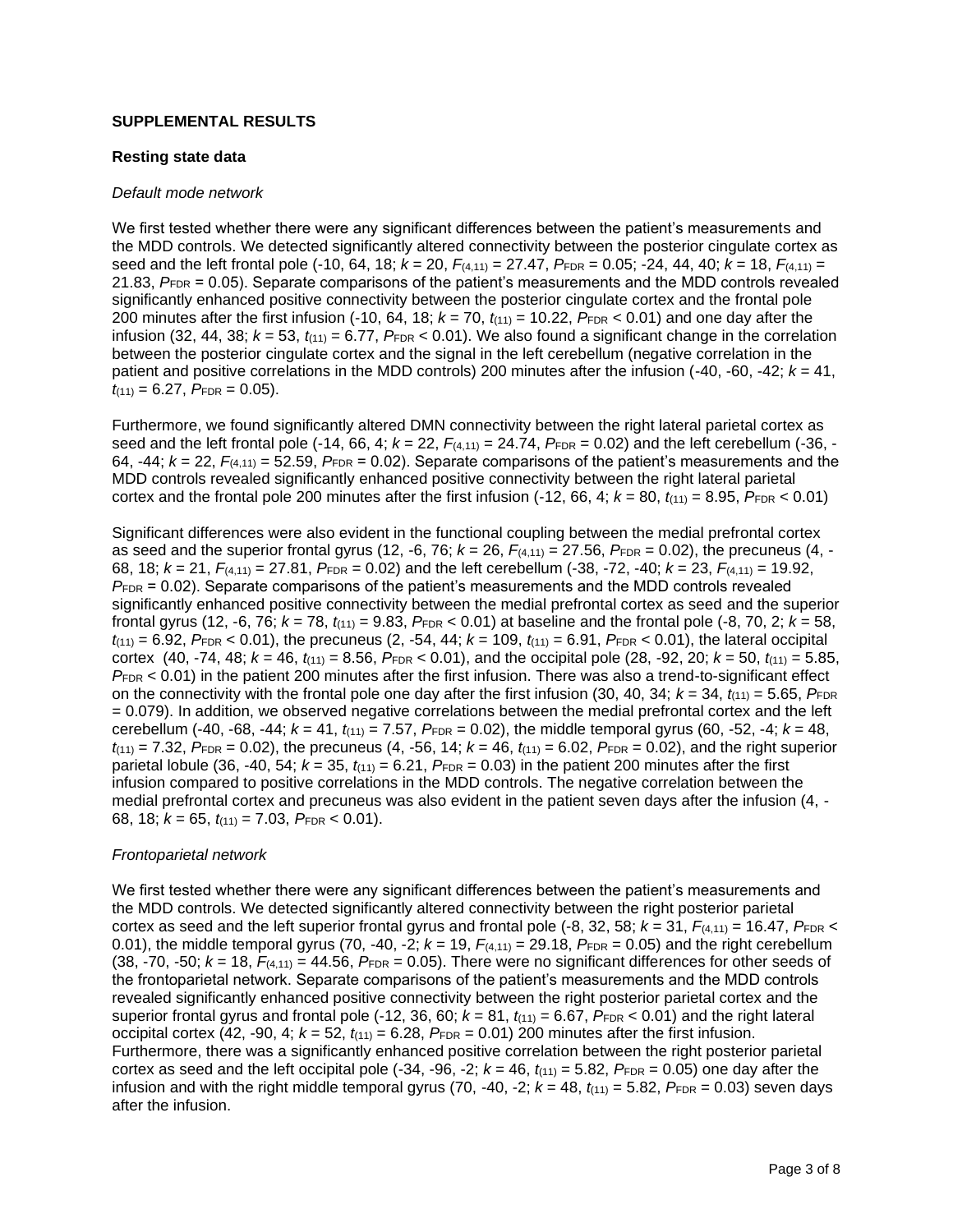#### *Salience network*

We first tested whether there were any significant differences between the patient's measurements and the MDD controls. We detected significantly altered connectivity between the anterior cingulate cortex as seed and the frontal pole  $(-42, 42, 14; k = 20, F_{(4,11)} = 29.26, F_{FDR} = 0.03)$  and the precuneus  $(-4, -56, 34;$  $k = 26$ ,  $F_{(4,11)} = 16.35$ ,  $P_{FDR} = 0.02$ ). There were no significant differences for other seeds of the salience network. Separate comparisons of the patient's measurements and the MDD controls revealed significantly enhanced positive connectivity between the anterior cingulate cortex and the precuneus (-4, - 56, 34; *k* = 60, *t*(11) = 6.63, *P*FDR < 0.01) at baseline. There were no significant differences 200 minutes and one day after the first infusion, but the significantly altered connectivity with the precuneus was again evident after seven days  $(-2, -60, 32; k = 39, t_{(11)} = 5.12, P_{FDR} = 0.06)$ .

### **Second ketamine infusion**

A second ketamine infusion with a reduced dose (0.25 mg/kg) was administered seven days after the first ketamine infusion to examine if a similar antidepressant effect could be achieved, while reducing the dissociative symptoms after the infusion. The ketamine-induced dissociative symptoms were diminished compared to the first infusion (50 minutes after the first infusion CADSS = 24; 50 minutes after the second infusion CADSS = 17) and vanished after 130 minutes (first infusion CADSS = 2; second infusion CADSS = 0). However, the antidepressant effect was also less pronounced (59% reduction of the MADRS score 50 minutes after infusion; cf. **Supplementary Figure 1**) relative to the first infusion with a ketamine dose of 0.5 mg/kg. Depressive symptoms returned to baseline after two days. This observation is in accordance with a recent dose-ranging trial of intravenous ketamine that found clear evidence for clinically meaningful efficacy only for the standard dose (0.5 mg/kg) and high dose (1 mg/kg) of intravenous ketamine (11). Ms. M. was discharged at her own request two weeks after the second ketamine infusion.

Venous blood samples were collected 50 minutes after the first and second ketamine infusions to measure serum concentrations of ketamine and norketamine (the active metabolite of ketamine). As expected, the second infusion yielded lower concentrations (ketamine = 40  $\mu$ g/l, norketamine = 30  $\mu$ g/l) compared to the first infusion with the higher dose (ketamine =  $149 \mu g/l$ , norketamine =  $35 \mu g/l$ ).

## **Additional ratings**

The Hamilton Rating Scale for Depression (HAMD) (12) was administered six times: before, one day after and seven days after the first and second ketamine infusion. There was a clear reduction of HAMD scores after the first ketamine infusion (0.5 mg/kg) (before infusion = 31, one day after infusion = 16, seven days after infusion  $= 23$ ), but only a small effect was evident one day after the second ketamine infusion with a lower dose of 0.25 mg/kg (before infusion  $= 25$ ; one day after infusion  $= 23$ ; seven days after infusion = 25). Two items of the HAMD assess psychological and somatic anxiety symptoms. Consistent with the clinical phenotype of Urbach Wiethe disease, the patient showed only low levels of anxiety (sum score anxiety items = 3; possible maximum 8) at baseline and these symptoms decreased after the first ketamine infusion (one day after infusion sum score anxiety items = 0; seven days after infusion sum score anxiety items = 1).

#### **VBM results**

The total GMV ( $t_{(26)} = 0.91$ ,  $P = 0.37$ ) and the GMV of the left ( $t_{(26)} = 1.25$ ,  $P = 0.22$ ) and right amygdala  $(t_{26})$  = 0.60,  $P$  = 0.55) were not significantly different between MDD patients and healthy controls. Thus, it seems unlikely that MDD-associated structural changes in the amygdala volume of the MDD controls have contributed to the observed difference in functional connectivity.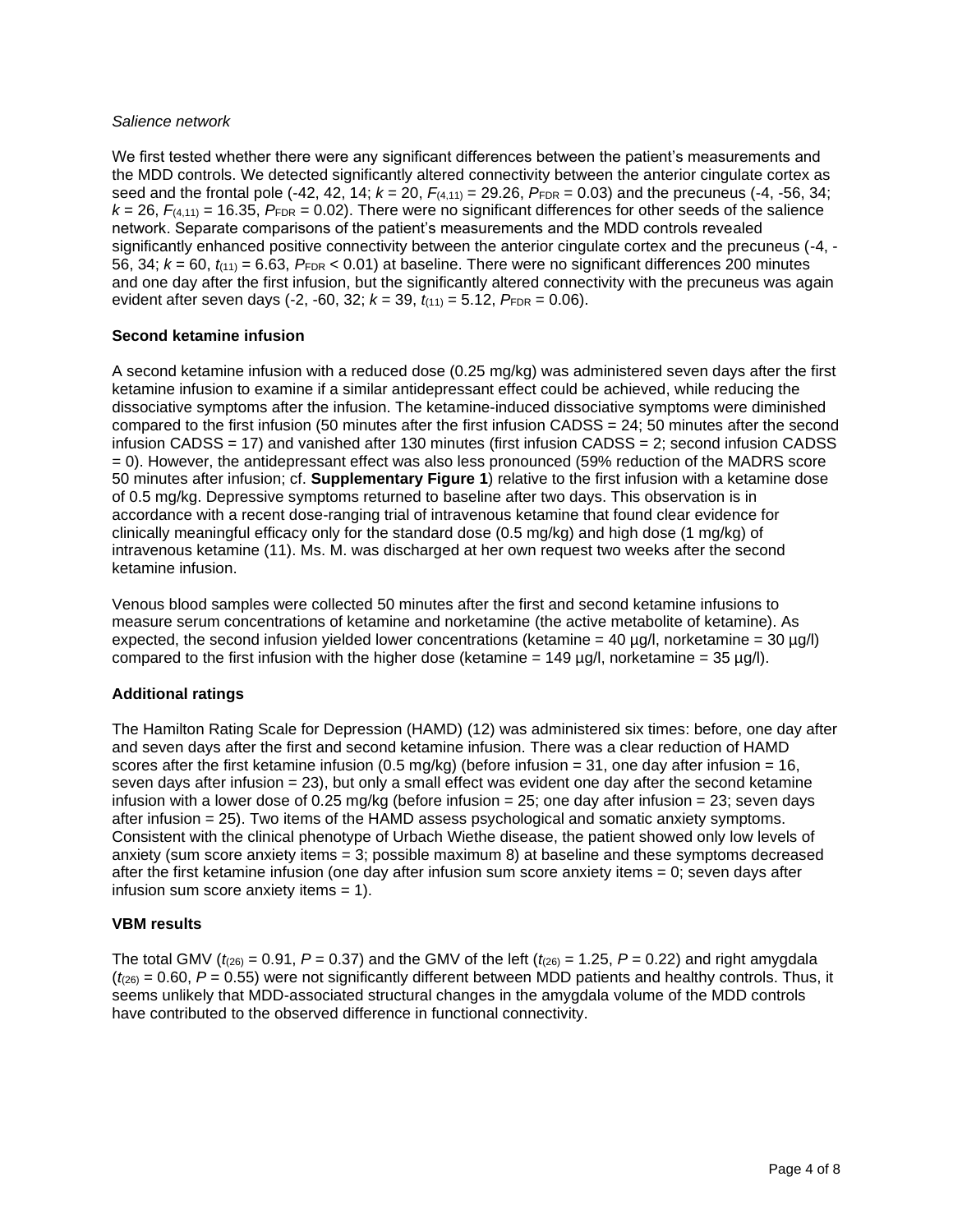## **Supplemental Tables and Figures**

**TABLE S1.** Failed antidepressant treatments in the amygdala patient

| Treatment                                                                | <b>Dose</b>    |
|--------------------------------------------------------------------------|----------------|
| Atypical antipsychotics with antidepressant action                       |                |
| Quetiapine                                                               | 100 mg/day     |
| Olanzapine                                                               | 5 mg/day       |
| <b>Cognitive-behavioral therapy (CBT)</b>                                | 1 session/week |
| <b>Electroconvulsive therapy (ECT)</b>                                   |                |
| Unilateral ECT                                                           | 12 sessions    |
| <b>Bilateral ECT</b>                                                     | 15 sessions    |
| <b>Monoamine oxidase inhibitors (MAOIs)</b>                              |                |
| Tranylcypromine                                                          | 20 mg/day      |
| Norepinephrine and dopamine disinhibitors (NDDIs)                        |                |
| <b>Bupropione</b>                                                        | 150 mg/day     |
| <b>Other antidepressants</b>                                             |                |
| Agomelatine                                                              | 25-50 mg/day   |
| Mirtazapine                                                              | 30-60 mg/day   |
| Tianeptine                                                               | $37.5$ mg/day  |
| Selective serotonin reuptake inhibitors (SSRIs) and serotonin modulators |                |
| Citaloprame                                                              | 10-40 mg/day   |
| Sertraline                                                               | 100 mg/day     |
| Vortioxetine                                                             | 10-15 $mg/day$ |
| Selective serotonin and norepinephrine reuptake inhibitors (SSNRI)       |                |
| <b>Duloxetine</b>                                                        | 30-120 mg/day  |
| Venlafaxine                                                              | 150 mg/day     |
| <b>Tricyclics (TCAs) and heterocyclics</b>                               |                |
| Trimipramine                                                             | 150 mg/day     |

Note: Several medications were prescribed in parallel. The duration of treatments varied over the course of three years (2015-2018), but the minimum durations were in accordance with current guidelines (13).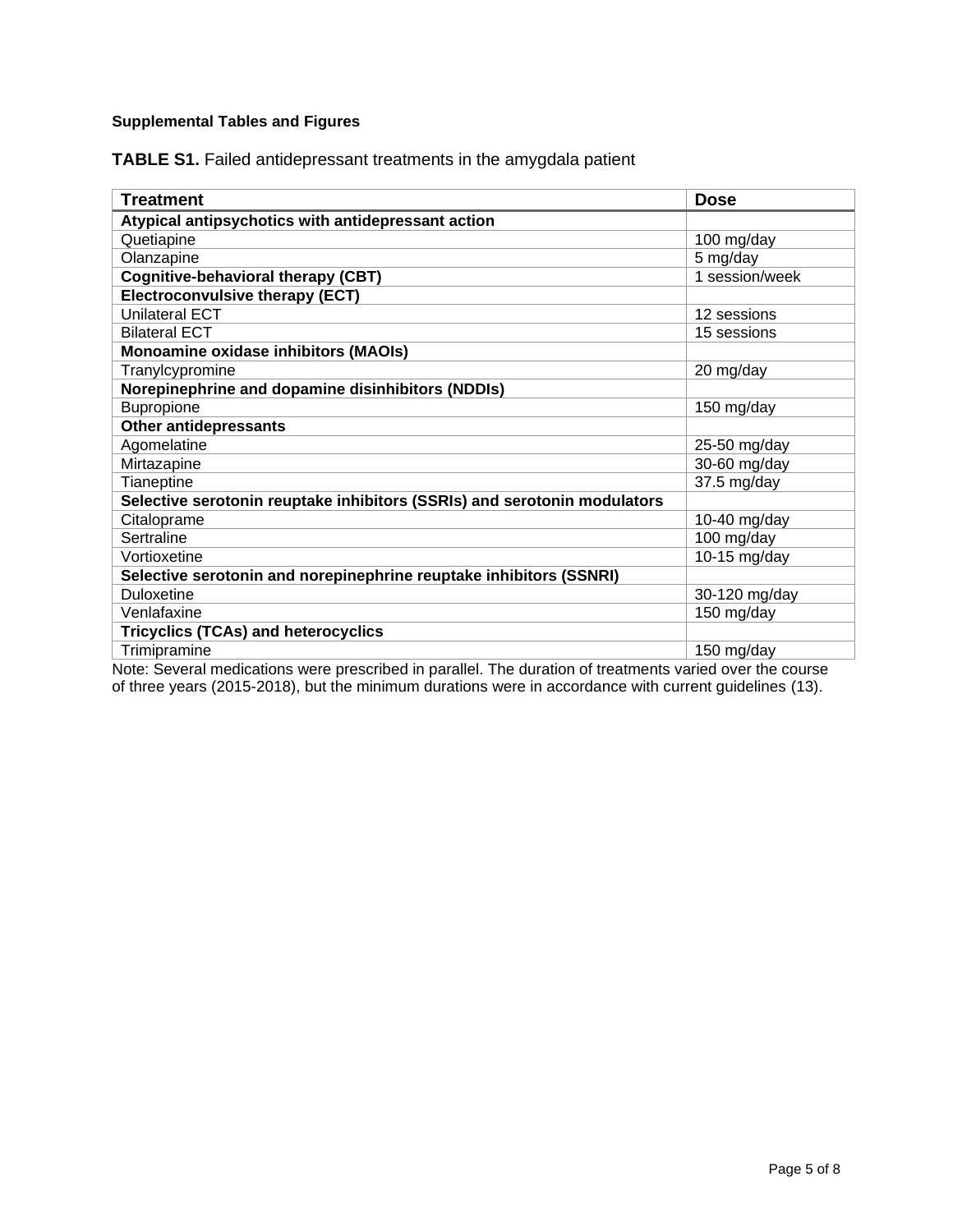## **FIGURE S1.**



Normalized coronal anatomical T1-weighted magnetic resonance images of patient AM's amygdala lesion in the years 2010 and 2018. Anatomical inspection of patient AM's scans reveals complete bilateral destruction of the basolateral amygdala with minor sparing in anterior amygdaloid and ventral cortical amygdaloid regions at a rostral level and central amygdaloid nucleus and the amygdalo-hippocampal transition zone at more caudal levels. Notably, her lesion has remained stable over this time period and has not progressed into other regions of the brain.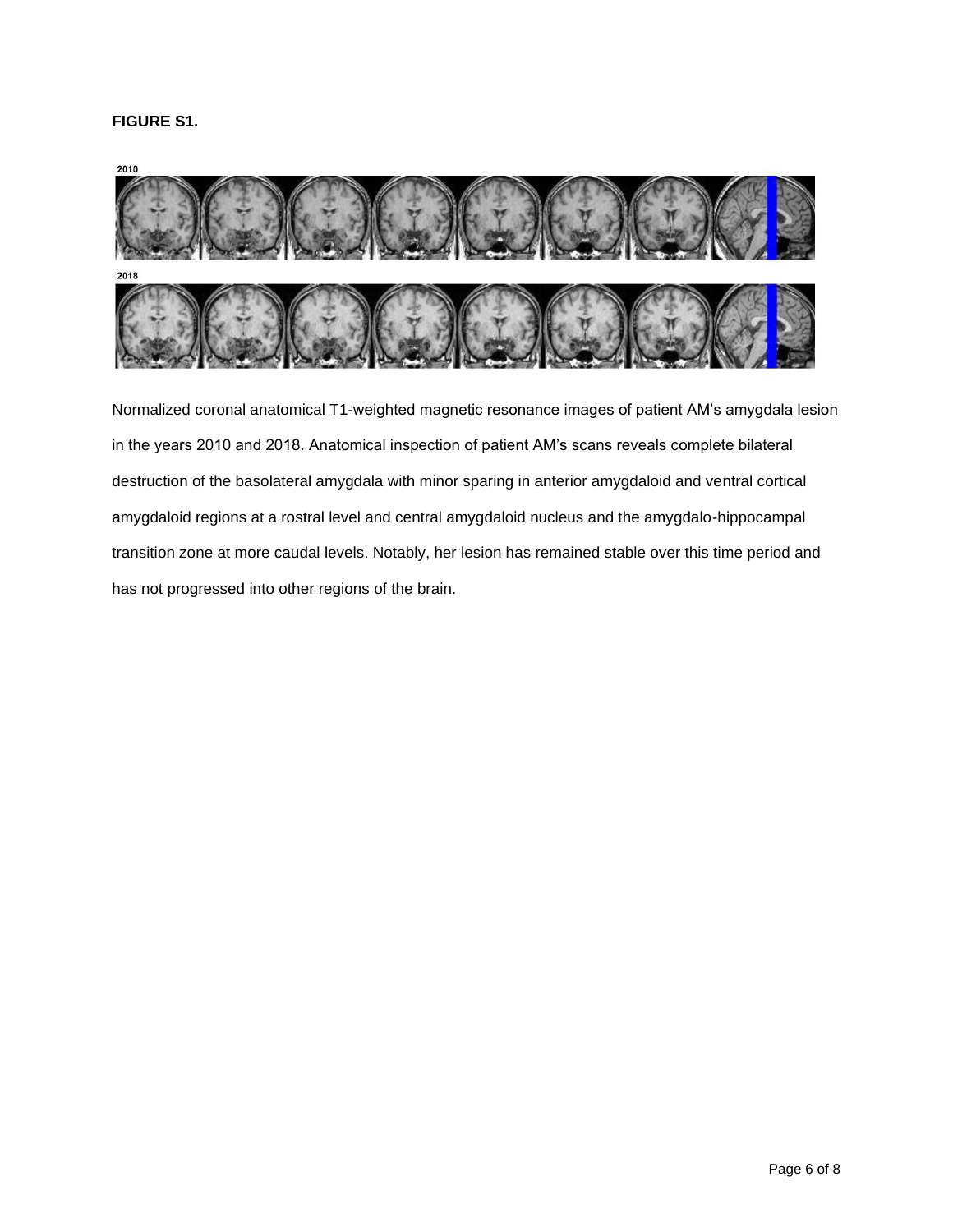



Depressive symptoms were assessed for five consecutive days and 10 days after a second subanesthetic i.v. dose (0.25 mg/kg) of ketamine in a patient with severe depression despite bilateral amygdala damage. Clinician-evaluated depressive symptoms were reduced after the ketamine infusion, but the magnitude of this antidepressant effect was smaller than the effect observed after the first infusion with a large ketamine dose (0.5 mg/kg). The inlay display changes in the clinician-rated depressive symptoms in the 170 minutes after the ketamine infusion.